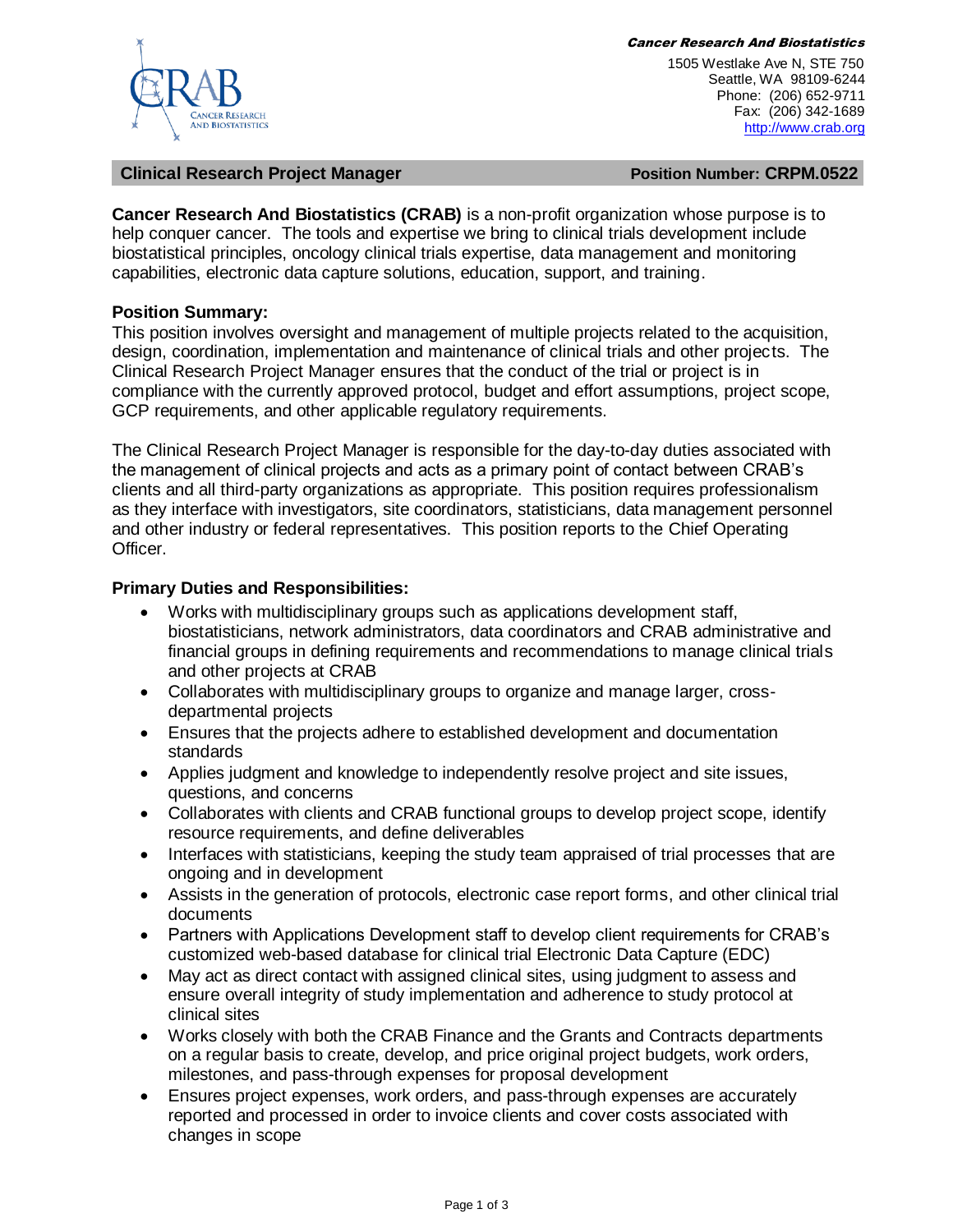- Works closely with Finance on project revenue recognition
- Works closely with the Quality department to ensure work is consistent with policies, processes, regulations, and guidances
- Assists with the development and implementation of clinical policies and procedures, including working guidelines, SOPs, and informal processes
- Maintains contact with internal and external study teams, engaging in the planning, implementation and management of clinical studies and other projects from initial concept through closure to ensure studies are in compliance with SOPs, regulations and ICH/GCP guidelines
- Schedules and participates in regular internal and external study team meetings and teleconferences
- Ensures immediate communication with the internal and external study teams regarding any issues that arise
- Identifies team members responsible for correcting problem(s) identified and communicates as necessary to mitigate/resolve them. When challenges persist, communicates with Chief Operating Officer, who acts as Alliance Manager on strategically important collaborations.
- Participates as a team member to support data management and project management departmental policies and goals
- Performs other duties as related to the mission, goals, and values of CRAB

# **Required Qualifications:**

- BA/BS degree in health related field, OR a minimum five years of experience in a clinical trials research setting as a data manager/CRA/CRC/regulatory specialist/other similar title. Graduation from a professional/continuing education program with a certificate related to clinical trials and/or healthcare regulations will be considered
- Three years of demonstrated Project Management experience in a clinical trials and/or research setting
- Detailed knowledge of the project life cycle, and ability to track project progress against contractual and financial milestones, financial control procedures (i.e. costing systems, time reporting), project management processes and proposal development
- Experience with Windows environment and Oracle database
- Excellent customer service, organizational, planning, verbal and writing skills
- Strong attention to detail and accuracy
- Experience in developing, documenting and maintaining SOPs
- Demonstrated ability to juggle multiple projects of varying priorities while meeting deadlines
- Ability to use sound judgment and diplomacy while interacting with team members, sponsors, and participating investigative sites
- Ability to work well as part of a team and work independently
- Ability to be flexible and adapt to new systems
- Experience presenting formal and informal presentations to small and large groups
- Proficient in MS Office (Word, Excel, Outlook, PowerPoint)
- Ability to travel as required

## **Desired Knowledge, Skills and Abilities:**

- Five years of experience in oncology clinical research
- Knowledge of anatomy/physiology, medical terminology and statistics
- Knowledge of regulatory documents and guidances as well as GCP Guidelines
- Active certification in Project Management PMI/CPM/PMP